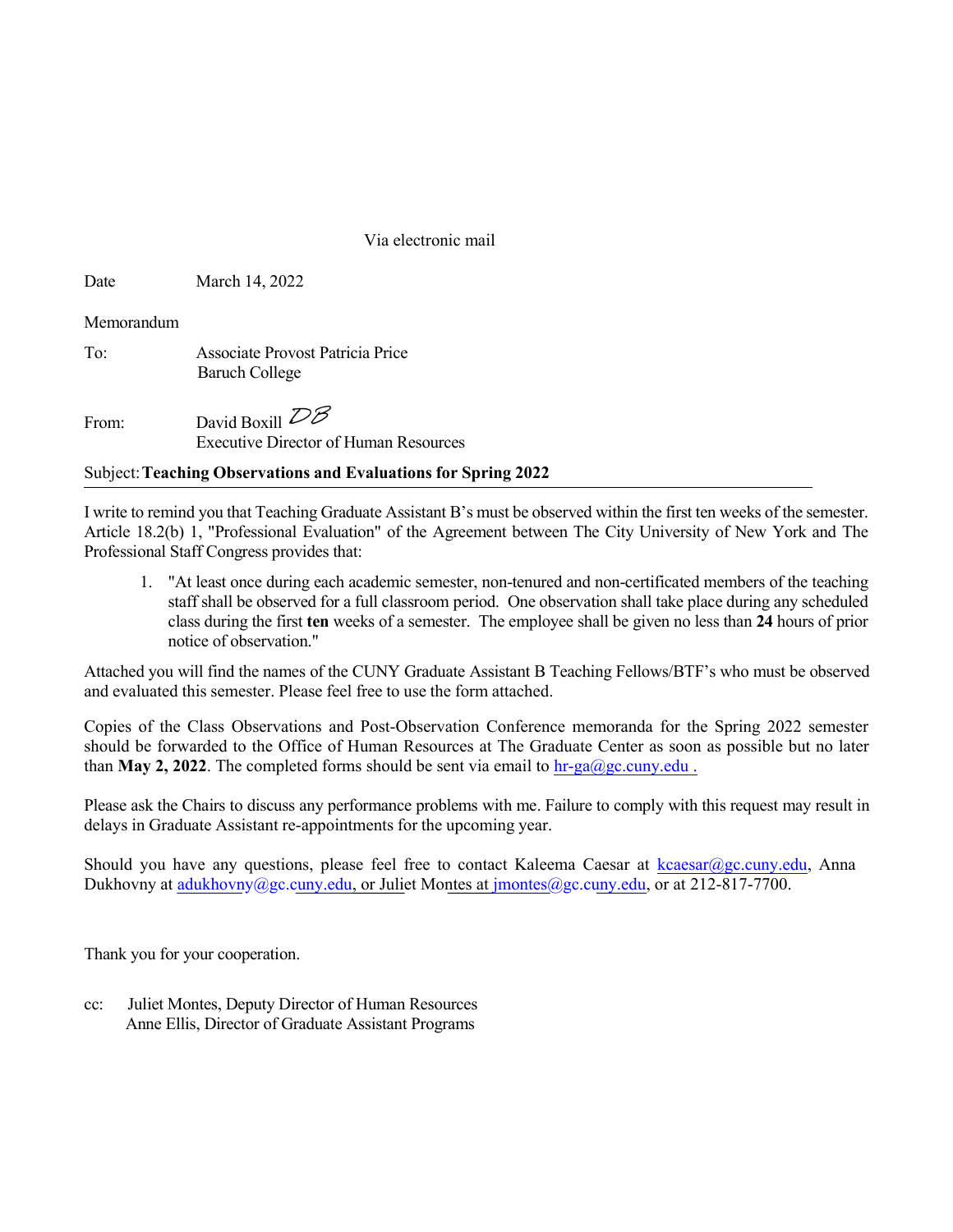| <b>Last Name</b>           | <b>First Name</b> | <b>Empl ID</b> | Program           | <b>College</b>        |
|----------------------------|-------------------|----------------|-------------------|-----------------------|
| Hui                        | Karen             | 23828649       | <b>ANTHRO-PHD</b> | <b>Baruch College</b> |
| Karrass                    | Googie            | 18000897       | ANTHRO-PHD        | <b>Baruch College</b> |
| Sivanayagam                | Shibanee          | 23982630       | <b>ANTHRO-PHD</b> | <b>Baruch College</b> |
| Barnes                     | Kiki              | 24118026       | ART-PHD           | <b>Baruch College</b> |
| Elson                      | Isabel            | 23982641       | ART-PHD           | <b>Baruch College</b> |
| Haro Carrion               | Maria Beatriz     | 23828469       | <b>ART-PHD</b>    | <b>Baruch College</b> |
| Alcindor                   | Nikisha           | 23982526       | <b>BUS-PHD</b>    | <b>Baruch College</b> |
| Do                         | Huy               | 23977149       | <b>BUS-PHD</b>    | <b>Baruch College</b> |
| Du                         | Rui               | 23828908       | <b>BUS-PHD</b>    | <b>Baruch College</b> |
| Koch Da Costa Aguiar Alves | Diogo             | 23725204       | <b>BUS-PHD</b>    | <b>Baruch College</b> |
| Kong                       | Lingyi            | 24118113       | <b>BUS-PHD</b>    | <b>Baruch College</b> |
| Li                         | Mingwei           | 23828883       | <b>BUS-PHD</b>    | <b>Baruch College</b> |
| Liu                        | Jingdan           | 23740977       | <b>BUS-PHD</b>    | <b>Baruch College</b> |
| Liu                        | Yuqian            | 23562640       | <b>BUS-PHD</b>    | <b>Baruch College</b> |
| Nugent                     | Dana              | 23977122       | <b>BUS-PHD</b>    | <b>Baruch College</b> |
| Park                       | Junghoon          | 23828873       | <b>BUS-PHD</b>    | <b>Baruch College</b> |
| Park                       | Sanghyun          | 23982653       | <b>BUS-PHD</b>    | <b>Baruch College</b> |
| Paul Austin                | Melanie           | 24118090       | <b>BUS-PHD</b>    | <b>Baruch College</b> |
| Pelaez Martinez            | Andrea            | 23828630       | <b>BUS-PHD</b>    | <b>Baruch College</b> |
| Won                        | Joonsung          | 23828592       | <b>BUS-PHD</b>    | <b>Baruch College</b> |
| Xu                         | Yang              | 23810296       | <b>BUS-PHD</b>    | <b>Baruch College</b> |
| Devlin                     | <b>Nicholas</b>   | 23828526       | CMPLT-PHD         | <b>Baruch College</b> |
| Fan                        | Andrew            | 23828495       | CMPLT-PHD         | <b>Baruch College</b> |
| Hakem-Lemaire              | Manon             | 23982640       | CMPLT-PHD         | <b>Baruch College</b> |
| Riccio                     | Joseph            | 24113426       | CMPLT-PHD         | <b>Baruch College</b> |
| Desai                      | Aman              | 23839950       | <b>ECON-PHD</b>   | <b>Baruch College</b> |
| Song                       | Minwoo            | 23828538       | ECON-PHD          | <b>Baruch College</b> |
| <b>Bartley</b>             | <b>Travis</b>     | 23828460       | <b>ENGL-PHD</b>   | <b>Baruch College</b> |
| Dutta                      | Sharanya          | 23828480       | <b>ENGL-PHD</b>   | <b>Baruch College</b> |
| Goldstein                  | Zoe               | 23725675       | <b>ENGL-PHD</b>   | <b>Baruch College</b> |
| Muhlbauer                  | Zach              | 23977172       | <b>ENGL-PHD</b>   | <b>Baruch College</b> |
| Occhiolini                 | Alessandra        | 24118020       | <b>ENGL-PHD</b>   | <b>Baruch College</b> |
| Taylor                     | Holden            | 23736421       | <b>ENGL-PHD</b>   | <b>Baruch College</b> |
| Zanoguera Garcias          | Inmaculada        | 24113442       | <b>ENGL-PHD</b>   | <b>Baruch College</b> |
| Kostelanetz                | Simon             | 23828562       | FRENCH-PHD        | <b>Baruch College</b> |
| Kirtiklis                  | Anastasia         | 23828599       | HST-PHD           | <b>Baruch College</b> |
| Pelletier                  | <b>Bradford</b>   | 23982662       | HST-PHD           | <b>Baruch College</b> |
| Furtado                    | Lucas             | 23977141       | MATH-PHD          | <b>Baruch College</b> |
| Nair                       | Ajith             | 23982678       | MATH-PHD          | <b>Baruch College</b> |
| Ward                       | <b>Brandon</b>    | 24117995       | MATH-PHD          | <b>Baruch College</b> |
| Royaee                     | <b>Bahar</b>      | 23828870       | MUSIC-PHD         | <b>Baruch College</b> |
| Newman                     | Katherine         | 24118060       | PHIL-PHD          | <b>Baruch College</b> |
| Ney                        | Milan             | 23982567       | PHIL-PHD          | <b>Baruch College</b> |
| Peck                       | Eliana            | 23828537       | PHIL-PHD          | <b>Baruch College</b> |
| Susanszky                  | Peter             | 23978705       | PHIL-PHD          | <b>Baruch College</b> |